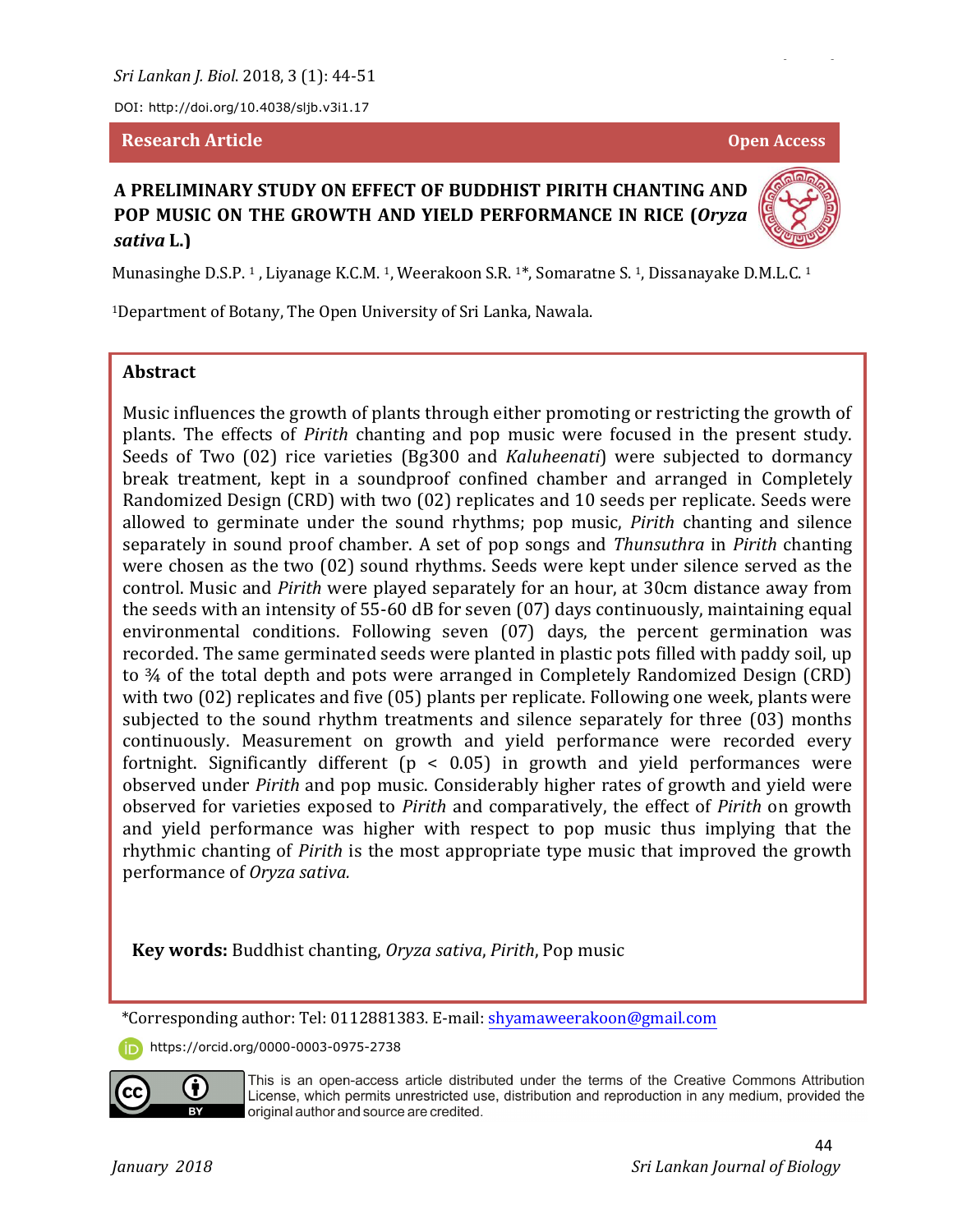## **1. Introduction**

Plants are complex multi-cellular organisms considered as sensitive as humans for initial assaying of effects and testing new therapies (Dossey, 2001). Sound has always been considered a fundamental part of life on earth and is known to effect the growth of plants and plants respond to music the same as humans do. Although many known species in animals are known to communicate with each other through sounds and wave patterns, the involvement of plants with sound production or recognition has hardly been talked about. However, mounting scientific evidence does appear to suggest that plants could be capable of recognizing and responding to sound in nature and to sounds produced by human beings (Collins and Foreman, 2001).

The studies on the effect of music on plants date back to1955 and the pioneers of sound experiments on plants, Singh and Ponniah (1955) played incomprehensible violin pieces intermittently to plants at certain times of the day and observed some responses of plants to sounds (Collins and Foreman, 2001). However, the results obtained from these experiments were vague since limited details are available on the abovementioned study. In 2014, Vanol and Vaidya carried out an experiment to investigate the effect of sound (music and noise) on cluster beans (*Cyamopsis tetragonoloba*) with varying frequencies.They reported that the germination and growth were profoundly higher compared to the control when seeds of above plants were exposed to classical music and rhythmic rock music with higher frequencies. Over the time, studies on effect of sound on plant have

been carried out, focusing different types of music including classical, jazz, pop, rock, acid rock, East Indian, and Country (Retallack, 1973). Results of these experiments have demonstrated that music such as rock and acid rock have negative effect on plants while classical, jazz and Indian classics are supportive for plant growth (O'Donnell, 1999).

The effect of religious chanting on plant growth had been studied in many centuries around the world including India, China and Nepal. Although, reports of research on effect of *Pirith* on plant growth are limited ,in India, *mantras* in Hindu *veda*, such as *Gayathri mantra* and *Agnihotra* have been used to test their effect on plant growth performances. These studies have shown that *Gayathri Mantra* has a remarkable influence on the growth of medicinal plants and an efficacy of curing diseases in certain plants (Karnick, 1983). These *Mantras* have also shown an overwhelming effect on seed germination and growth on rice plants (Devi et al. 2004). Farmers in Fujian Province in East China, have stated that Buddhist chant playing in the paddy fields has helped to increase rice production by 15% and also yielded larger grains, while the paddies with no music suffered from pests (BBC, 2014).

In Sri Lanka, the cultivation of rice goes back to many centuries .In the ancient times, farmers had a long belief that use of *Pirith* chanting and sprinkling of *Pirith*chanted water to paddy fields during bearing time (i.e. initiation of panicles) would bring higher yields. Therefore, the objective of the present study was to investigate the effect of two (02) sound rhythm treatments, *Pirith* chanting and pop music.on growth and yield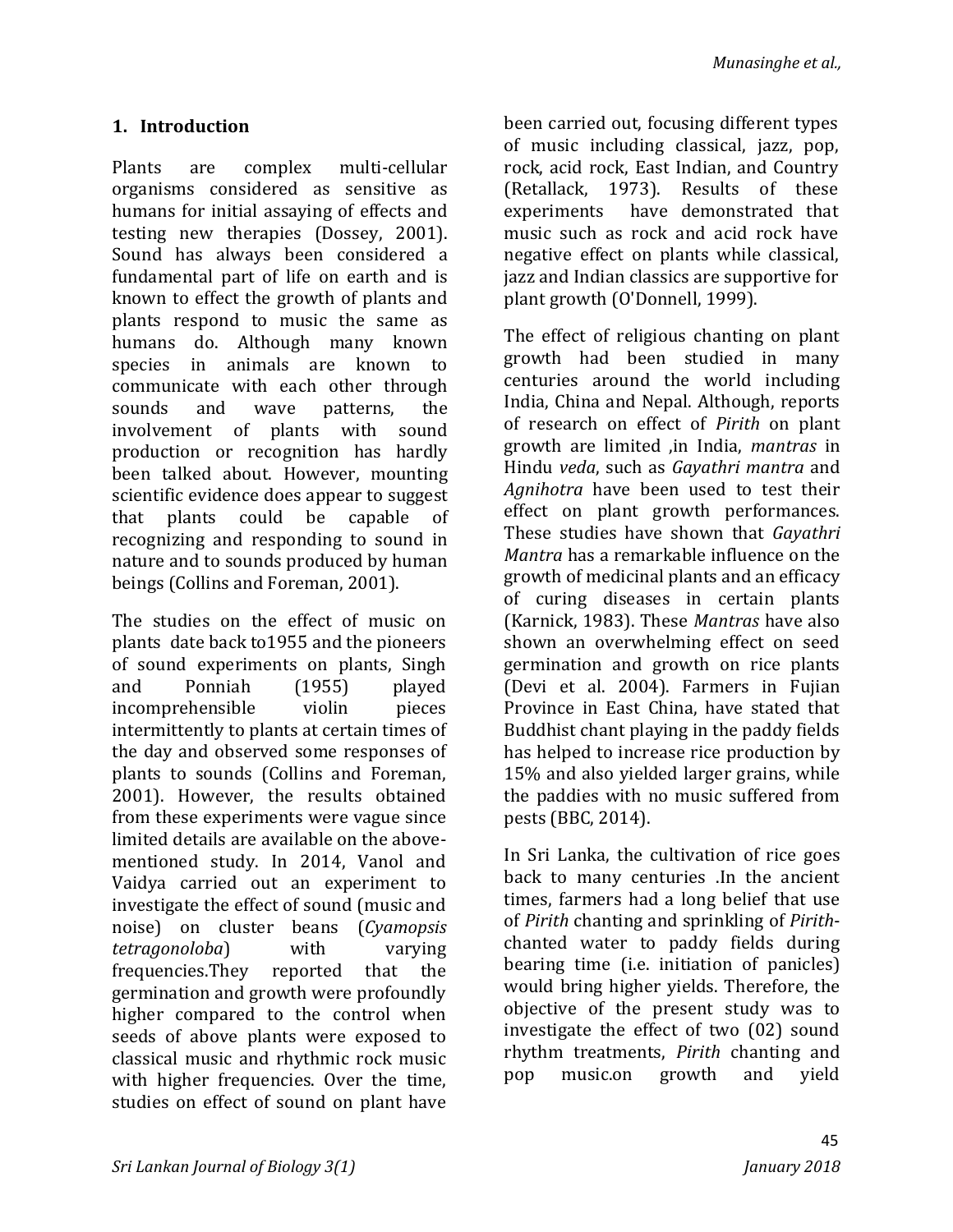performance of two (02) rice varieties of Sri Lanka.

## **2. Material and Methods**

Two rice varieties (Bg300 and *Kaluheenati*) were obtained from Rice Research and Development Institute, Batalagoda, Sri Lanka. The experiments were carried out in soundproof confined chambers in the Research Laboratory of the Department of Botany at the Open University of Sri Lanka, Nawala, Sri Lanka.

Seeds were subjected to dormancy break at 50 $\degree$ C for five days and subsequently surface sterilized by keeping them in 70% alcohol for two minutes. Seeds were washed thoroughly with distilled water and dipped them in 2% Clorox for about 30 minutes. Finally, the seeds were thoroughly washed with distilled water, kept in the soundproof chambers and arranged in a Completely Randomized Design (CRD) with two (02) replicates and 10 seeds per replicate. Seeds were allowed to germinate under two sound rhythms; pop music and Pirith, separately*.* A set of pop songs and *Thunsüthra (Karaneyameththasüthra, Rathanasüthra, Mahamangalasüthra)*  were selected for the experiment. The seeds exposed to silence were treated as control. Music and *Pirith* were played separately for an hour, at 30 cm distance away from the seeds with an intensity of 55 – 60 dB for seven (07) days continuously, maintaining equal environmental conditions (Vanol and Vaidya, 2014). Following seven (07) days, based on the observation, the percent germination (Germinated seeds/Total seed x 100) was calculated (Krishnasamy and Seshu, 1989).

The germinated seeds of the previous experiment were planted in plastic pots filled with paddy soil, up to  $\frac{3}{4}$  of the total depth and pots were arranged in Completely Randomized Design (CRD) with two (02) replicates and five (05) plants per replicate. One week after planting, the experiment was commenced. The same sound treatment procedure as described earlier was applied to all the plants for three (03) months continuously, while maintaining other environmental conditions constant. Growth performance indicators; plant height, chlorophyll content, number of leaves, leaf length, tillers and dry weight of plants (three plants per replicate were destructively sampled) and yield performance indicators; days for bearing, number of panicles, spicklets, numbr of seeds, 1000-grain weight and field grain percentage (seeds/spicklets) x 100) were recorded . All statistical analyses (descriptive statistics, multiple range comparison – LSD and nonparametric range tests (Z test) were carried out using SPSS PC (Ver.23) (2015).

## **3. Results**

Two way ANOVA results with the interaction terms (Var\*Trt ) is shown in Table 01. According to table, the interactions between sound treatment and rice variety were marginally significant at  $p = 0.042$ . Therefore, the adjusted calculated means were given in the table indicated that there was a significant difference between the treatments. The variations between the treatments indicate the significant difference in sound rhythms treatments and a significant difference between the pop music and *Pirith* on the seed germination ( $p = 0.001$ ). There was no significant difference between the rice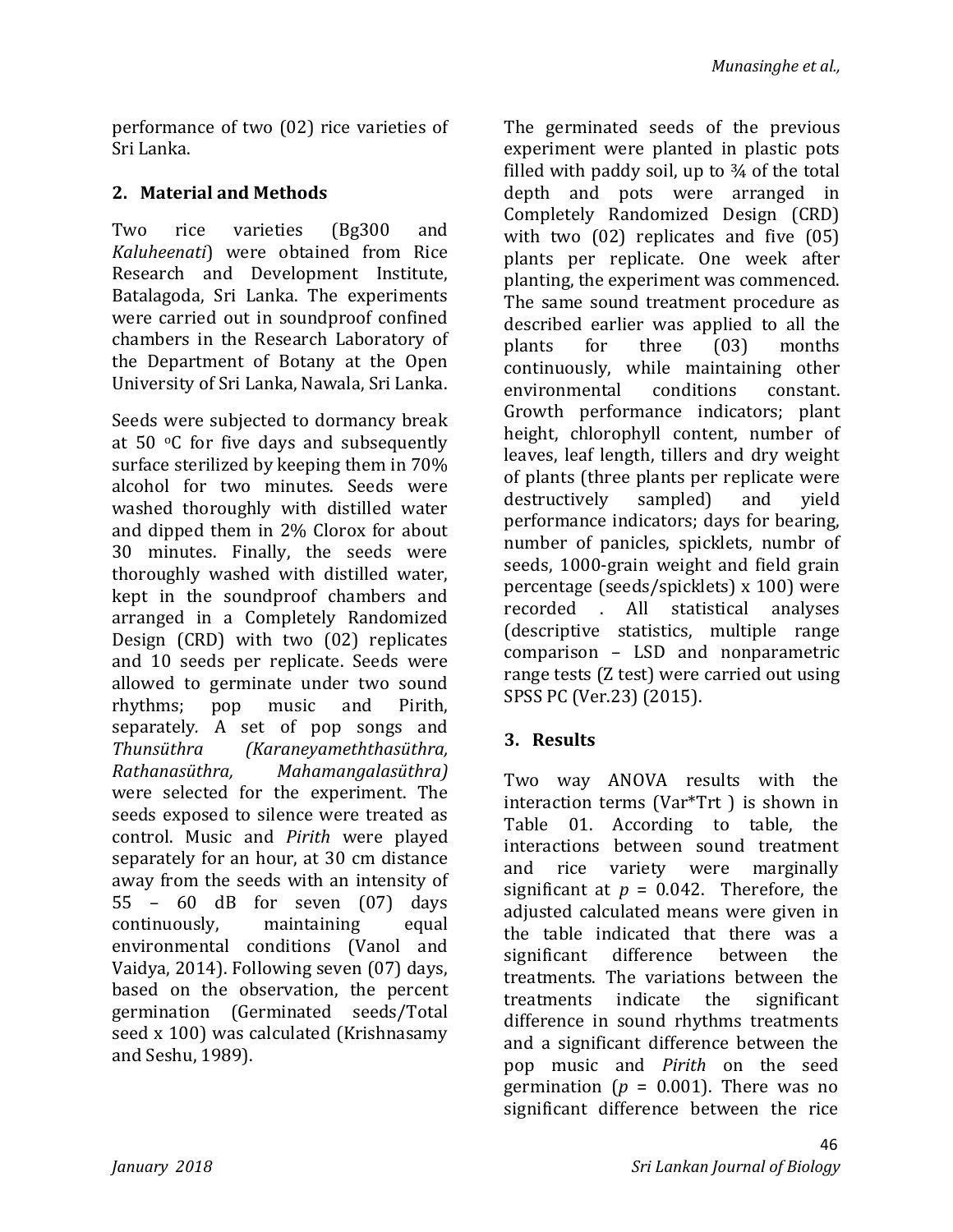varieties to the different sound rhythm treatments ( $p = 0.150$ ). Therefore, both varieties, *Kaluheenati* and Bg300 indicated a 10% increase in percent germination under *Pirith* and music (92% and 81% respectively). The response of the same varieties to pop music indicated an average germination percentage between *Pirith* and silence conditions.

The variation of plant height, leaf length, chlorophyll content and dry weight were shown in Table 02. Compared to pop music and silence, 1000 seed weight of *Kaluheenati* and Bg300 have indicated a statistically significant increased in response to *Pirith* ( $p < 0.05$ ). However, the mean plant height difference was statistically significant (p < 0.05) under the treatment of *Pirith*. An increased mean leaf length and mean chlorophyll content were observed in both varieties under *Pirith*. Although, an apparent difference in the magnitude of leaf length and chlorophyll

content in both varieties for *Pirith* was observed, there was no significant difference between pop music and silence (Table 02). Meanwhile, an enhancement in the dry weight of the plants was noticed under *Pirith* whereas plants under pop music showed a decrease in dry weight.

Further, the results revealed that the differences between the growth parameters of plant height, leaf length, chlorophyll content and dry weight of plants grown under *Pirith* and pop music (p < 0.05) (Table 2). Nevertheless, the variation of leaf chlorophyll content, leaf length and dry weight of plants under the pop music treatment were comparatively insignificant with respect to the control (p > 0.05). These results imply that *Pirith* chanting influence the growth performance of the rice plants.

**Table 1:** Rice grain germination under three treatments (*Pirith*, pop music and silence). Different letters in columns indicates a significant difference relevant to the treatment given.

|                                | Mean                      |               | 95% Confidence Interval |        |                    |  |
|--------------------------------|---------------------------|---------------|-------------------------|--------|--------------------|--|
| Treatment                      | (Percent)<br>germination) | Std.<br>Error | Lower Bound             |        | <b>Upper Bound</b> |  |
| Control                        | 77.667ª                   | 1.063         | 75.351                  | 79.982 |                    |  |
| Music                          | 81.333b                   | 1.063         | 79.018                  | 83.649 |                    |  |
| Pirith                         | 91.500°                   | 1.063         | 89.184                  | 93.816 |                    |  |
| Dependent: Percent Germination |                           |               |                         |        |                    |  |
| Source                         | Sum of Squares            | df            | Mean Square             | F      | <i>p</i> -values   |  |
| Rice Variety (Var.)            | 16.056                    | 1             | 16.056                  | 2.369  | .150               |  |
| Treatment (Trt)                | 616.333                   | 2             | 308.167                 | 45.467 | .000               |  |
| Var.* Trt                      | 56.778                    | 2             | 28.389                  | 4.189  | .042               |  |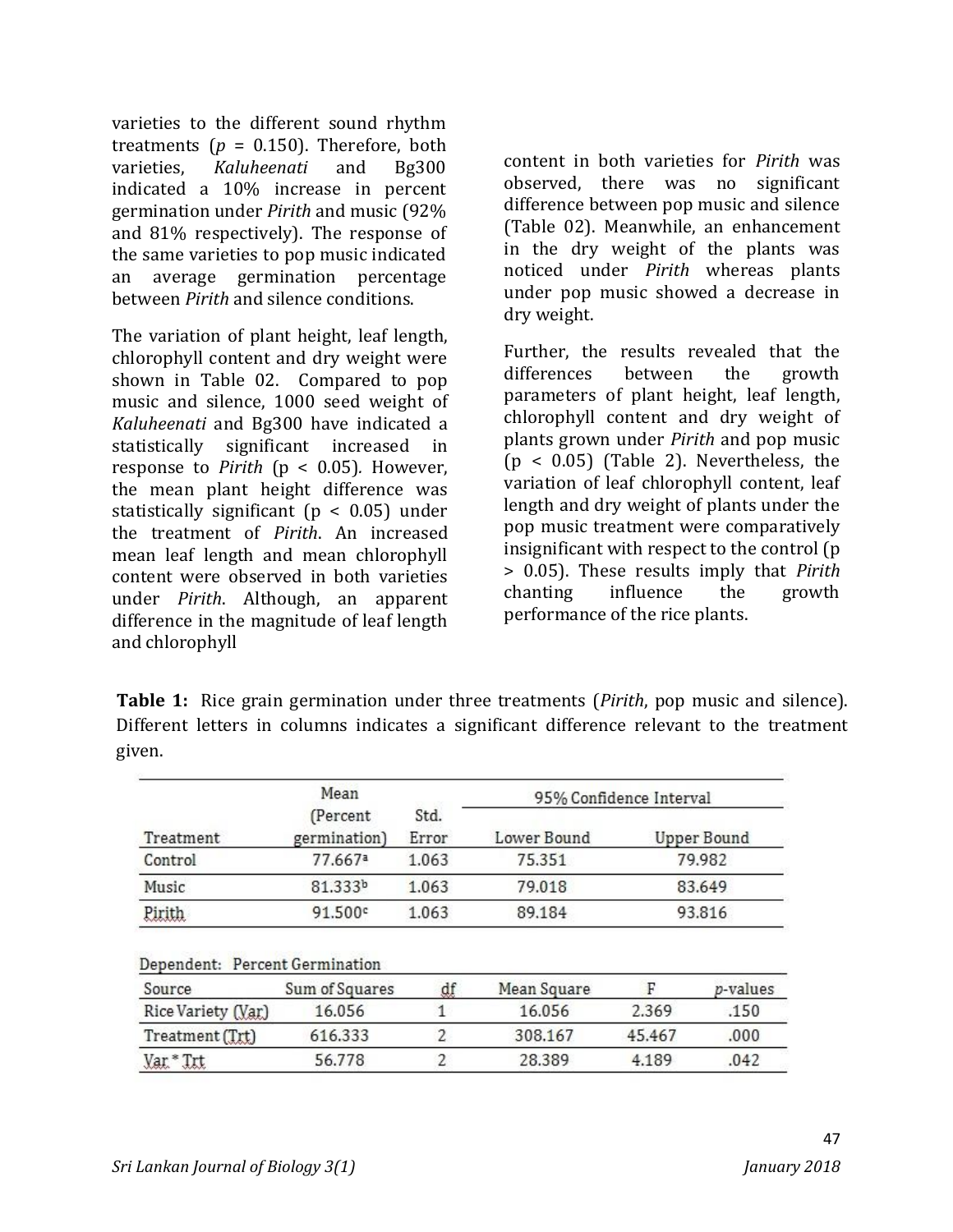**Table 02:** Summary statistics of the parameters measures across different treatments. Since there was a significant interaction between, the variable 1000 seed weight was presented in the table for two rice varieties. Similar letters in column indicated that there is no statistically significant difference at p<0.05

|                    | Plant                   | Leaf            |                              | 1000 seed weight $(g)$ |                 |                                              | Plant dry      |
|--------------------|-------------------------|-----------------|------------------------------|------------------------|-----------------|----------------------------------------------|----------------|
| Sound<br>treatment | Height<br>$\text{cm}$ ) | length<br>(cm)  | Chlorophyll<br>content/plant | Bg300                  | Kaluheenati     | Field grain<br>$\%$                          | Weight<br>(g)  |
| Control            | $94.7(3.3)^{b}$         | $28.6(1.5)^{b}$ | $24.4(3.2)^{b}$              | $17.3(1.0)^{b}$        | $19.8(0.8)^{b}$ | $33.3(7.7)^b$                                | $3.8(0.9)^{b}$ |
| Pop<br>music       | $92.4(1.8)$ c           | $28.2(1.2)^{b}$ | $23.2(1.3)^b$                | $17.3(0.6)^{b}$        | $20.1(0.6)^{b}$ | 30.7(5.0) <sup>b</sup> 3.6(0.4) <sup>b</sup> |                |
| <b>Pirith</b>      | $97.6(1.1)^a$           | $32.2(2.1)^a$   | 28.6(0.7) <sup>a</sup>       | $18.5(0.6)^{a}$        | $28.2(0.6)^{a}$ | $43.5(5.0)^a$                                | $4.9(0.6)^a$   |

**Table 3:** Result of the Z-test carried out on the non-parametric growth and yield performance indicator

| Parameter            | (1,3)     | (2,3)     | (1,2)     |
|----------------------|-----------|-----------|-----------|
| Number of Leaves     | $-2.057*$ | $-2.682*$ | $-1.928*$ |
| Number of Tillers    | $-2.666*$ | $-3.58*$  | $-2.536*$ |
| Number of panicles   | $-2.536*$ | $-3.446*$ | $-2.536*$ |
| Number of spicklets. | $-0.71$   | $-0.689$  | $-0.101$  |
| Number of seeds      | $-0.101$  | $-1.608$  | $-1.319$  |
| Days to bearing      | $-0.71$   | $-2.527*$ | $-3.145*$ |

\* indicated that there is no statistically significant difference at  $p = 0.05$ Legend:  $1 =$  *Pirith*,  $2 =$  Pop music,  $3 =$  Silence



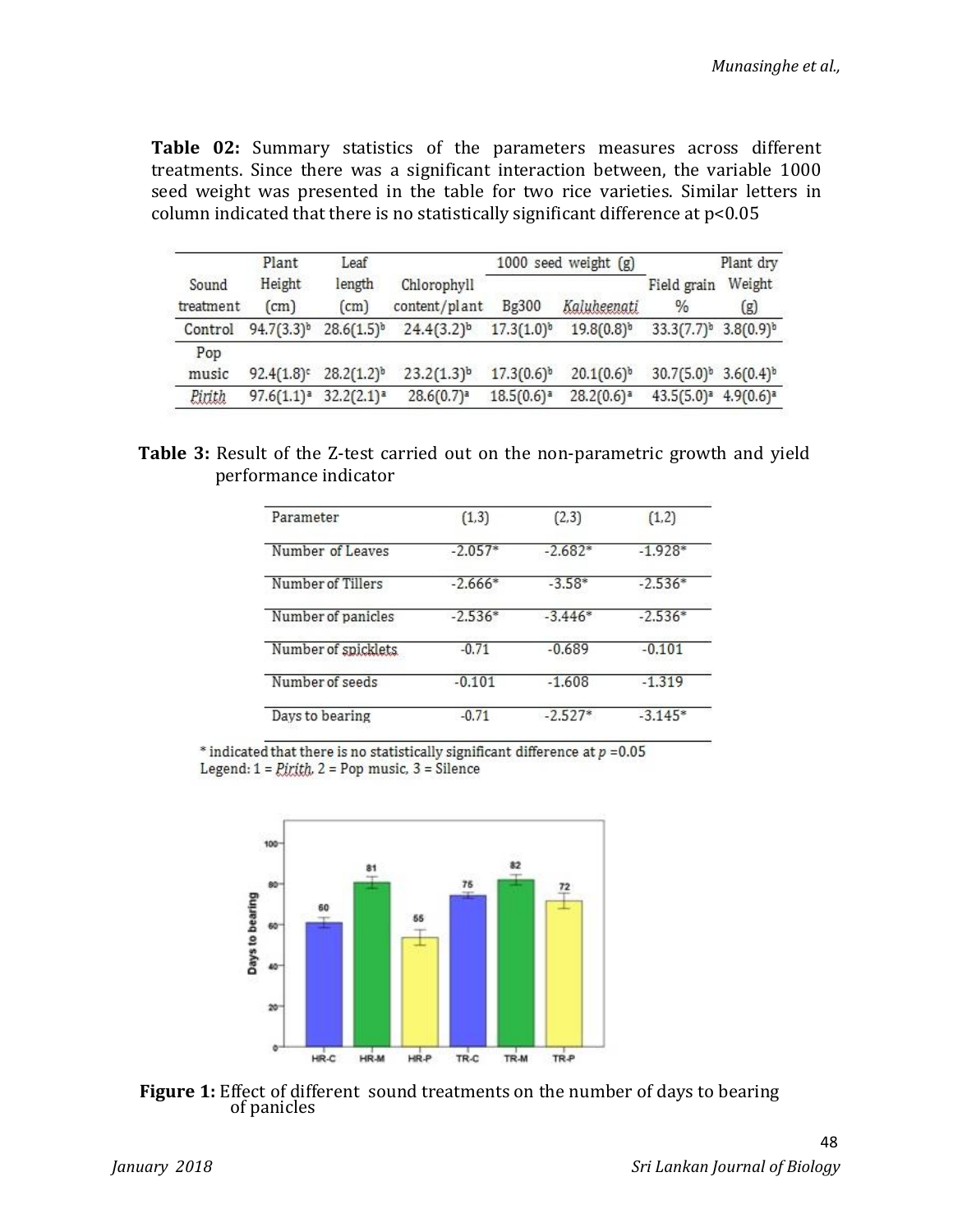Influence of sound treatments on number of days to bearing panicles was shown in Figure 01, which shows days taken to flower was comparatively lower in plants under *Pirith* and higher in plants under pop music. *Pirith* chanting has led to lower the bearing days in Bg300 and *Kaluheenati* (55 and 72 days, respectively), meanwhile, pop music had increased the bearing days of Bg300 and *Kaluheenati* (65 and 82, respectively). These results were statistically significant at  $p = 0.05$ .

Z-test was performed to non-parametric data such as number of days for bearing, number of leaves, number of tillers, panicles, spicklets and the number of seeds and these results are shown in Table 03. The results did not show any significant difference in *Pirith* compared to control, but the difference with *Pirith* and pop music was significant  $(p < 0.05)$ (Table 03)

Careful observation of Z-test results indicated that there was significant difference between the pair of treatments  $(p < 0.05)$ . The pair-wise comparison of treatment indicated that significant difference in number of leaves, tillers, panicles and days to bearing indicating the effect of the treatment. The comparison of *Pirith* with control (1,3) and pop music with control (2,3) for number of leaves, tillers and panicles were statistically significant. Therefore, the results implied that sound either in *Pirith* or pop music promotes the growth of rice plants. The descriptive statistical results of the yield parameters of plants under *Pirith* and pop music treatments with regard to silence showed a significant increase in the 1000-seed weight and field grain percentage (Table 01) under the treatment *Pirith* for both rice varieties (*p* < 0.05) and an observable decline was observed in pop music compared to plants under silence. Further, the effect of sound treatments on rice plants was insignificant (*p* > 0.05) for number of spicklets and seeds.

# **4. Discussion**

A study conducted on the effect of music with low frequencies on the germination rate has revealed that music with low frequencies increased germination rate (Creath and Schwartz, 2004). Further, the soft rhythm of music and sounds have influenced plants to grow healthier (Chowdhury and Gupta, 1999*)*. In the present experiment, rice plants experienced soft rhythmic sounds through *Pirith* chanting. This could have been the reason to show significant differences in most of the parameters tested in rice plants exposed to *Pirith* when compared control plants. These results supported the hypothesis put forward by Chowdhury and Gupta (1999). According to Wang *et al.* (2003) germination index, height of stem, relative increase rate of fresh weight, activity of root system and the penetrability of cell membrane (Is it permeabllity of cell membrane?) significantly increased when rice plants were subjected to different music fragments. These findings support the results obtained from the present study. Chowdhury and Gupta (1999) further described that the increment of growth rate of plants could be attributed to increased production of proteins when appropriate tune is played. Thus, the metabolism of the plants increased when they were exposed to music. Collins and Foreman (2001) too obtained the similar results for the increment of plant height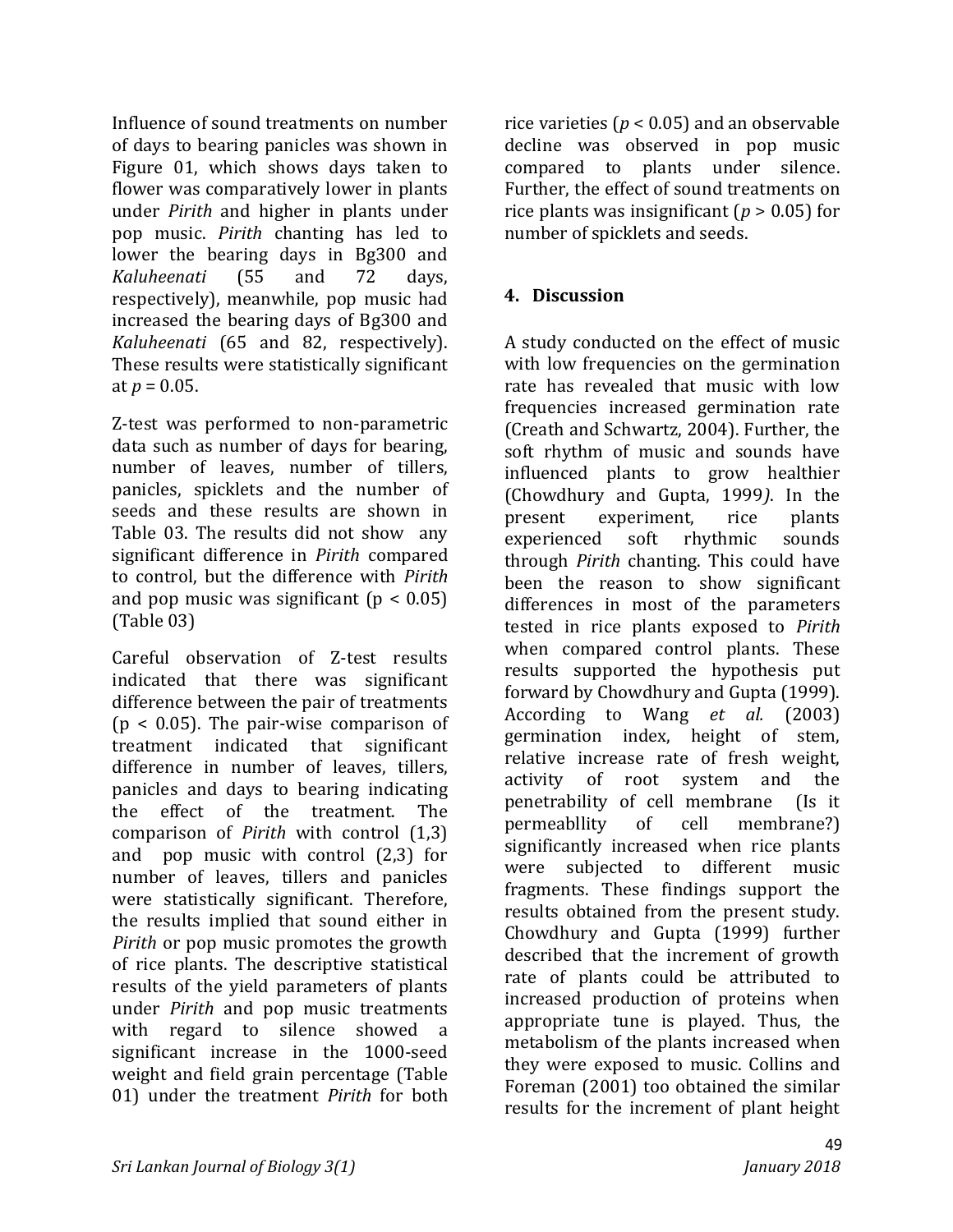and yield of beans and impatiens. In the present study also, the hospitable environment for the increment of growth and yield performance of plants would have been facilitated through *Pirith* chanting rather than pop music.

According to O'Donnell (1999) harsh music had negative effect on plant growth and yield performance. In the present study, growth and yield parameters were declined in pop music compared to *Pirith* and control conditions. The declined in dry weight, 1000-seeds weight and field grain percentage indicated that pop music had a negative effect on the plant growth Thus, plants under pop music experienced a harsh environment condition for its growth and yield performance. In addition, decreasing the number of days to bearing under pirith treatment indicated that pirith facilitates early grain filling and ripening of seeds. Thus *Pirith* chanting could be the appropriate sound to increase the yield of rice plants.

### **5. Conclusion**

*Pirith* chanting positively influenced growth and yield performance in two rice varieties (Bg300 and *Kaluheenati*) used in the study. However, further studies are needed for confirmation of these results and to elucidate the mechanism of the responses to *Pirith* chanting in rice using phytochemical and biochemical analyses

### **References**

BBC, (2014) China: Soothing Buddhist music said to boost rice crop. http://www.bbc.com/news/blogs-newsfrom-elsewhere-29145652, Retrieved on December 19th 2017.

Chowdhury, A.R. and Gupta, A. (2015) Effect of Music on Plants – An Overview, *International Journal of Integrative Sciences* **4**: 30 – 34.

Collins, M.E. and Foreman J.E.K (2001) The effect of sound on the growth of plants, *Canadian Acoustics* **29:** 3-8.

Creath, K. and Schwartz, G.E. (2004) Measuring Effects of Music, Noise, and Healing Energy Using a Seed Germination Bioassay, *The Journal of Alternative and Complementary Medicine* **10**: 113-122.

Devi, J., Swamy, N.V.C., Nagendra, H.R. (2004) Effect of *Agnihotra* on the germination of rice seeds *Indian Journal of Traditional Knowledge* **3 (3):** 231 – 239.

Dossey, L. (2001) Being green: On the relationships between people and plants *Alternative Therapies* **7: (12-16)**: 132– 140.

Karnick, C.R. (1983) Effect of *Mantras* on human beings and plants *Ancient Science Life*. **2:** 141-147.

Krishnasamy, V. and Seshu, D.V. (1989) Seed Germination Rate and Associated characters in Rice *Crop Science* 904-908.

O'Donnell, L. (1999) Music and the Brain. http://www.cerebromente.org.br/n15/m ente/musica.html, Retrieved on December 20th 2017.

Retallack, D. and Broman, F (1973) Response of growing plants to the manipulation of their environment *The Sound of Music and Plants 9:* 82-94.